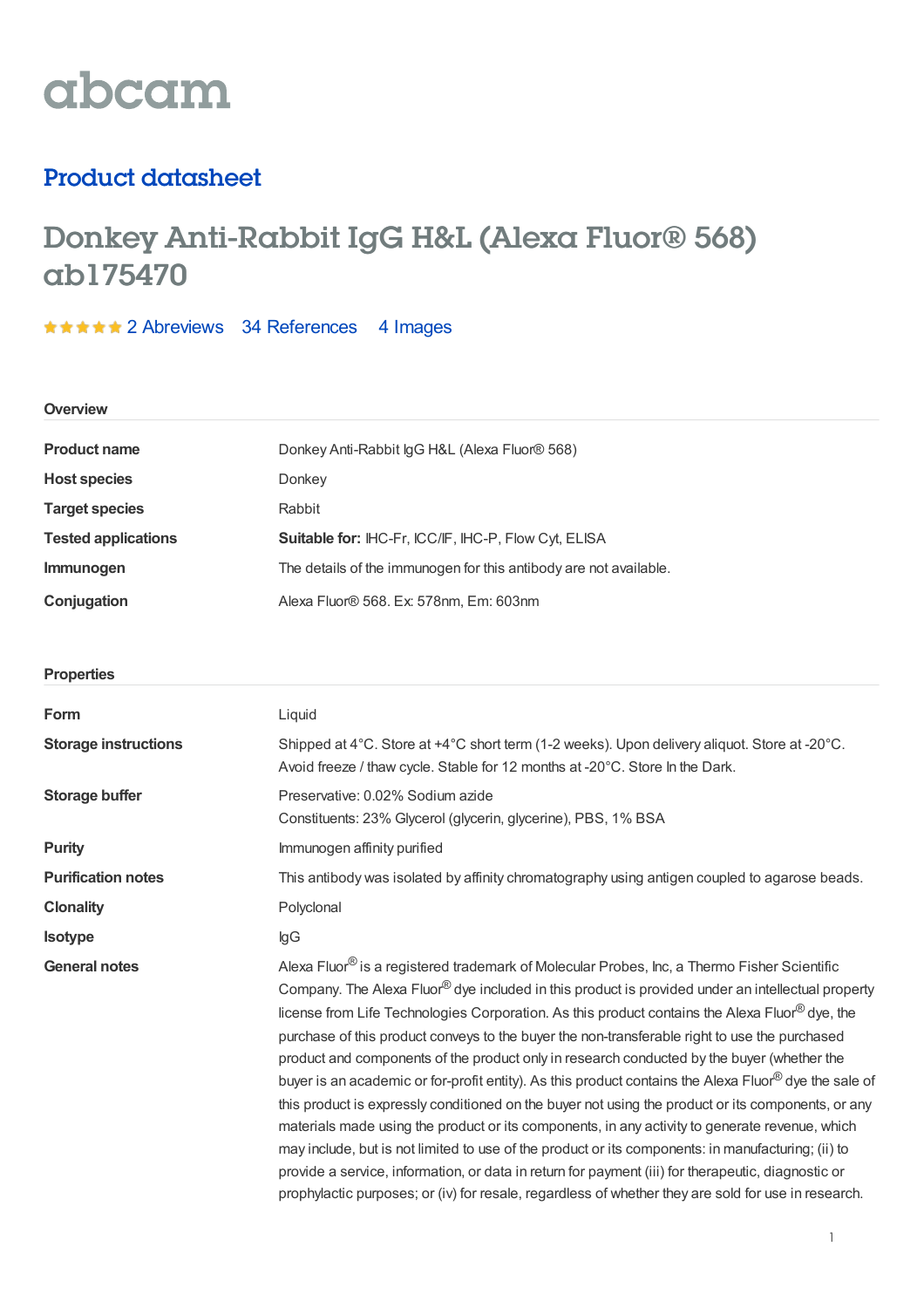For information on purchasing a license to this product for purposes other than research, contact Life Technologies Corporation, 5781 Van Allen Way, Carlsbad, CA 92008 USA or [outlicensing@thermofisher.com](mailto:outlicensing@thermofisher.com).

#### **Applications**

**The Abpromise guarantee** Our [Abpromise](https://www.abcam.com/abpromise) guarantee covers the use of ab175470 in the following tested applications.

The application notes include recommended starting dilutions; optimal dilutions/concentrations should be determined by the end user.

| <b>Application</b> | <b>Abreviews</b> | <b>Notes</b>                             |
|--------------------|------------------|------------------------------------------|
| <b>IHC-Fr</b>      |                  | Use at an assay dependent concentration. |
| <b>ICC/IF</b>      |                  | $1/200 - 1/1000$ .                       |
| <b>IHC-P</b>       | <b>★★★★★(1)</b>  | Use at an assay dependent concentration. |
| <b>Flow Cyt</b>    | <b>女女女女女(1)</b>  | 1/2000.                                  |
| <b>ELISA</b>       |                  | Use at an assay dependent concentration. |

#### **Images**



Immunocytochemistry/ Immunofluorescence - Donkey Anti-Rabbit IgG H&L (Alexa Fluor® 568) (ab175470)

ICC/IF image of [ab6046](https://www.abcam.com/ab6046.html) stained HeLa cells. The cells were 100% methanol fixed (5 min) and then incubated in 1% BSA/10% normal donkey serum/0.3M glycine in 0.1% PBS-Tween for 1h to permeabilise the cells and block non-specific protein-protein interactions. The cells were then incubated with the antibody ([ab6046,](https://www.abcam.com/ab6046.html) 1µg/ml) overnight at +4°C. The secondary antibody (yellow) was ab175470, Alexa Fluor® 568 Donkey anti-Rabbit IgG -H&L, used at 2µg/ml for 1h. DAPI was used to stain the cell nuclei (blue) at a concentration of 1.43µM.

Alexa Fluor $^\circledR$ 568 is pseudocolored in yellow.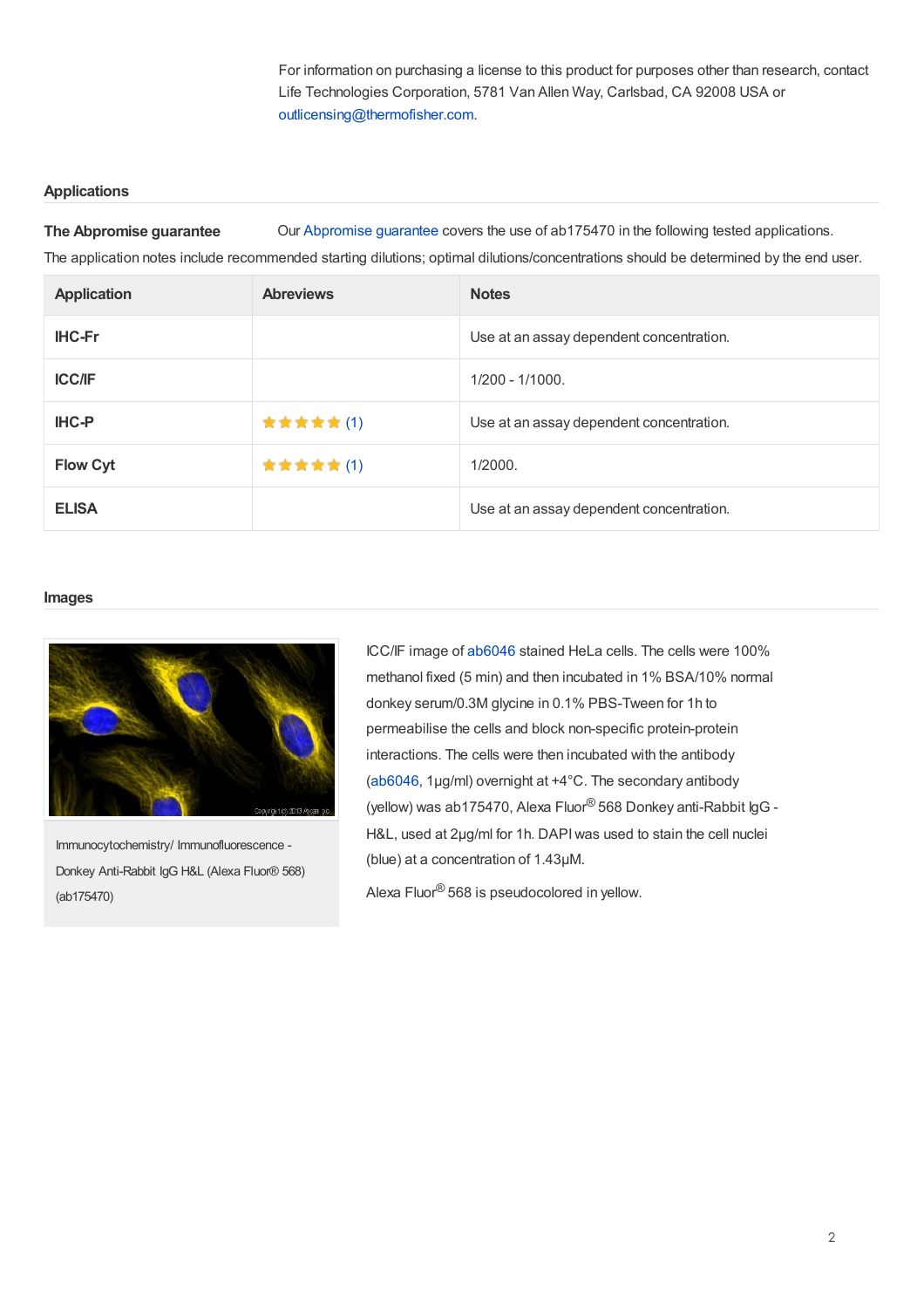

Immunocytochemistry/ Immunofluorescence - Donkey Anti-Rabbit IgG H&L (Alexa Fluor® 568)

(ab175470)

HeLa cells showing negative staining by ICC/IF using only secondary antibody. The cells were 100% methanol fixed (5 min) and then incubated in 1%BSA / 10% normal donkey serum / 0.3M glycine in 0.1% PBS-Tween for 1h to permeabilise the cells and block non-specific protein-protein interactions. The secondary antibody (yellow) was ab175470, Alexa Fluor® 568 Donkey anti-Rabbit IgG - H&L, used at 2µg/ml for 1h. DAPI was used to stain the cell nuclei (blue) at a concentration of 1.43µM.

Alexa Fluor® 568 is pseudocolored in yellow.



ELISA - Donkey Anti-Rabbit IgG H&L (Alexa Fluor® 568) (ab175470)

Cross-reactivity of the polyclonal secondary antibody [ab182020](https://www.abcam.com/ab182020.html) was tested using a sandwich ELISA approach. The wells were coated with the indicated IgG standards at 1 µg/ml (50 µl/well) and incubated overnight at 4°C, followed by a 5% BSA blocking step for 2h at RT. [ab182020](https://www.abcam.com/ab182020.html) was then added starting at 1 µg/ml and gradually diluted 1/4 (50 µl/well), followed by incubation for 2h. For the detection Goat anti-Donkey IgG H&L (HRP) [\(ab6988](https://www.abcam.com/ab6988.html)) was used at 1/20,000 dilution (50 µl/well), followed by incubation for 1h at RT.

**For the batch tested, [ab182020](https://www.abcam.com/ab182020.html) showed a cross-reactivity below 2% towards human IgG, mouse IgG, rat IgG, goat IgG and chicken IgY.**

This data was developed using the unconjugated antibody ([ab182020](https://www.abcam.com/ab182020.html)).